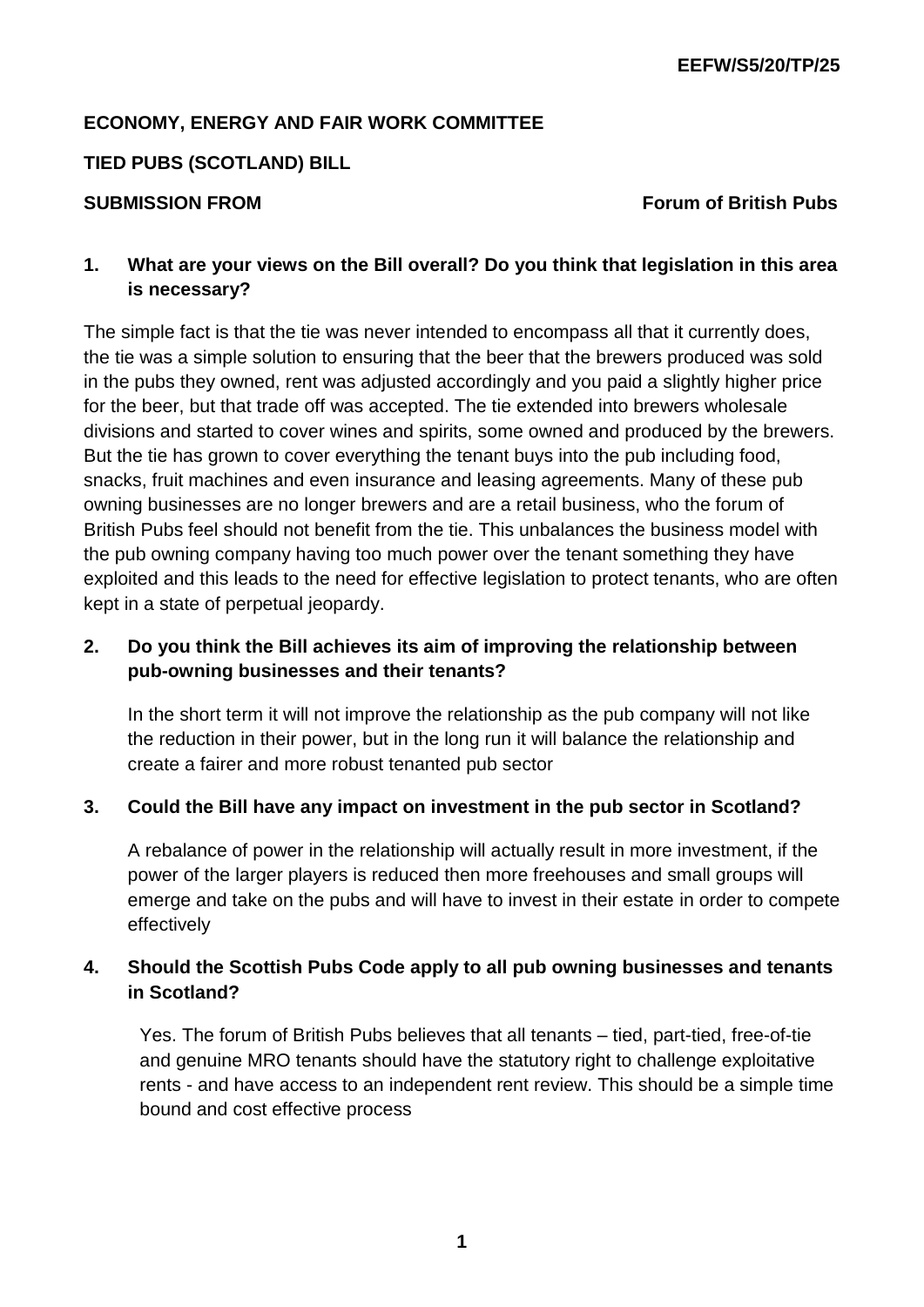#### **5. Do you have any comments on the role of the Adjudicator?**

The adjudicator needs to have the power and the authority to do the role, this has not happened in England and Wales, it also has to be said the Adjudicator is in effect an Arbitrator and this leads to lots of problems. Every arbitration is individual, confidential and the adjudicator cant set examples and set precedent.

The PCA also needs to be engaging with as wide a range of views in the industry as possible, all the stakeholders need to feel engaged with, listened to and involved, something that hasn't happened in England and Wales.

The person who is given the role needs to be carefully chosen and not be conflicted in any way!

# **6. The Policy Memorandum states that the Bill aims to adapt the 2015 Act to Scottish circumstances and to avoid problems experienced in implementing the Act in England and Wales. Do you think the Bill meets these aims?**

The key would seem to be in not losing the primary aims of the legislation when drafting the code something that happened with the code in England and Wales and has led to many problems. It needs to be genuine, simple to achieve, cheap and put some power back in the hands of the tenant, who if they are being treated fairly will have no need to

# **7. The Bill proposes that tied tenants have the option to apply to their pub owning business for a quote for a 'Market rent only' (MRO) contract. Do you agree with this proposal and how do you think it would work in practice?**

There has to be a genuine market rent only option and anything with a lease agreement and a buying contract attached is not a genuine MRO, Genuine MRO does what it says on the tin offers market rent only

# 8. **The Bill proposes that tenants should have the right to stock at least one guest beer at any time, irrespective of the terms of their contract. What impact would this have?**

It would support and encourage the growing micro business sector by giving them access to more points of sale and adapt to customer demands and give consumers more choice, but it doesn't really help the tenant themselves